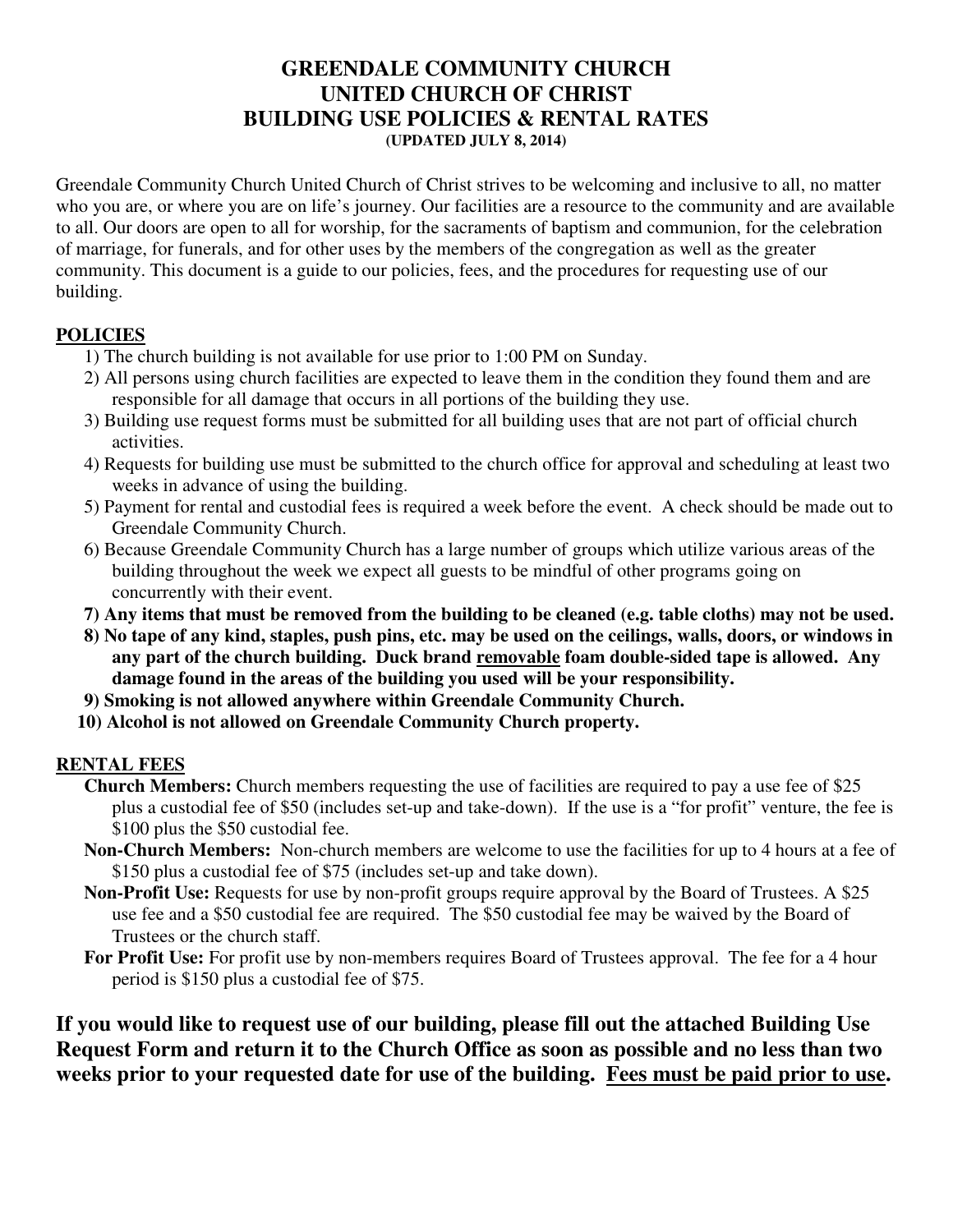| <b>BUILDING USE REQUEST FORM</b><br>Greendale Community Church                                                                                                                                                                                                     |                     |
|--------------------------------------------------------------------------------------------------------------------------------------------------------------------------------------------------------------------------------------------------------------------|---------------------|
| United Church of Christ                                                                                                                                                                                                                                            |                     |
| 6015 Clover Lane<br>Greendale, WI 53129                                                                                                                                                                                                                            |                     |
| 414-421-1221                                                                                                                                                                                                                                                       |                     |
|                                                                                                                                                                                                                                                                    |                     |
|                                                                                                                                                                                                                                                                    |                     |
|                                                                                                                                                                                                                                                                    |                     |
|                                                                                                                                                                                                                                                                    |                     |
| __ Member ___ Non-Member                                                                                                                                                                                                                                           |                     |
| Contact Person (if different from requestor): ___________________________________                                                                                                                                                                                  |                     |
| Address                                                                                                                                                                                                                                                            | <b>Phone Number</b> |
|                                                                                                                                                                                                                                                                    |                     |
|                                                                                                                                                                                                                                                                    |                     |
|                                                                                                                                                                                                                                                                    |                     |
| ,我们也不能在这里的人,我们也不能在这里的人,我们也不能在这里的人,我们也不能在这里的人,我们也不能在这里的人,我们也不能在这里的人,我们也不能在这里的人,我们也                                                                                                                                                                                  |                     |
| Use of Kitchen for warming food: __ (We do not have an exhaust fan thus the kitchen may not be used for<br>cooking food)                                                                                                                                           |                     |
| We agree that when using Greendale Community Church facilities we will abide by all policies attached to this<br>request form. We further acknowledge the no-smoking and no-alcohol policies and will strictly abide by<br>these policies when using the building. |                     |
|                                                                                                                                                                                                                                                                    |                     |
|                                                                                                                                                                                                                                                                    |                     |
| <b>Fee Schedule:</b>                                                                                                                                                                                                                                               |                     |
| Room Use: _________ Custodian: _______                                                                                                                                                                                                                             |                     |
| Total Fee: ___________ (please make check payable to Greendale Community Church)                                                                                                                                                                                   |                     |
|                                                                                                                                                                                                                                                                    |                     |

*Please use the reverse side for Fellowship Room set-up needs*